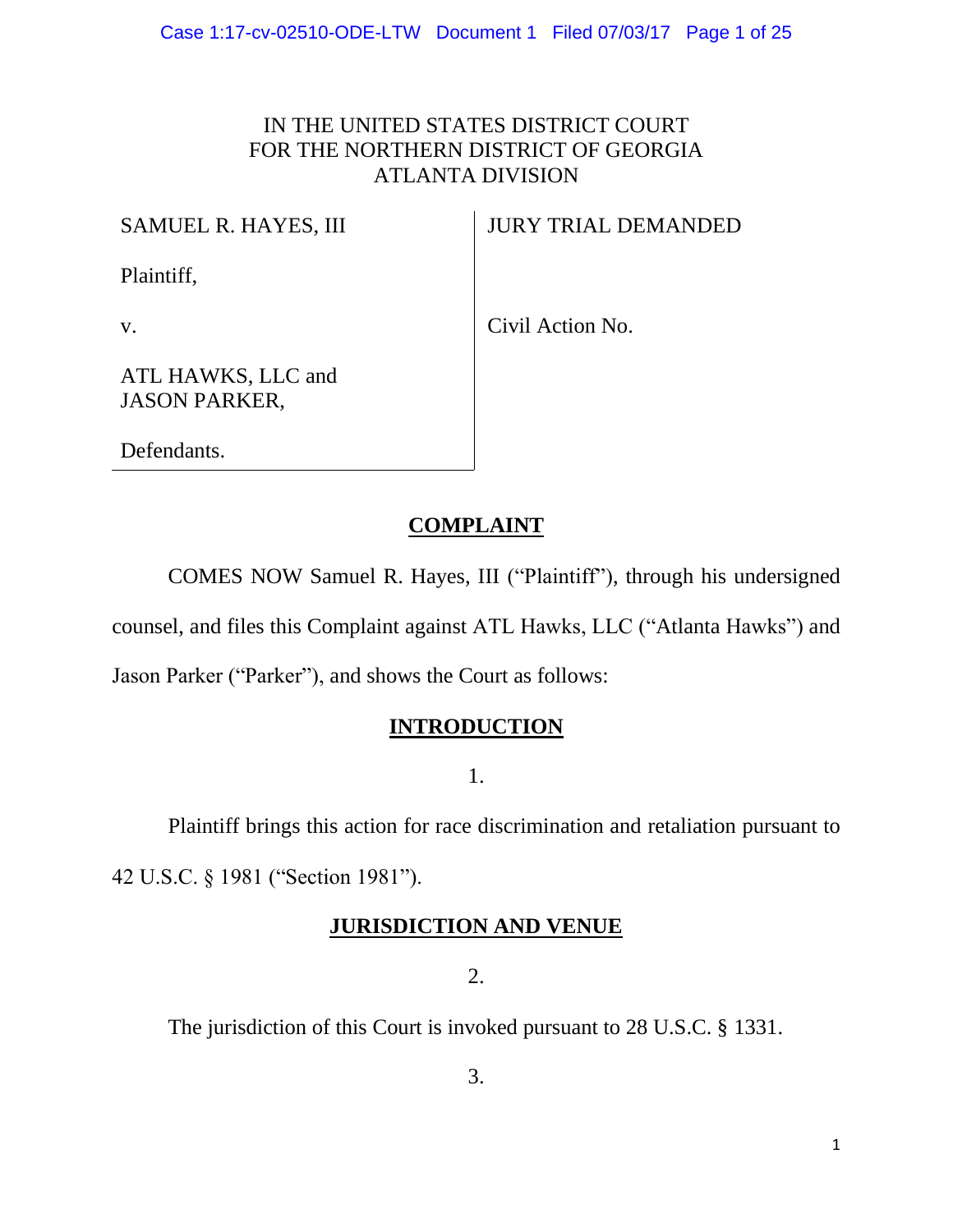Pursuant to 28 U.S.C. § 1391 and Local Rule 3.1(B)(1)(a), venue is proper in this Court because the unlawful employment practices described herein were committed within the Atlanta Division of the United States District Court for the Northern District of Georgia.

# **PARTIES**

4.

Plaintiff is a citizen of the United States of America and a resident of the State of Georgia.

# 5.

Atlanta Hawks is a foreign corporation with a principal place of business in the state of Georgia.

# 6.

Atlanta Hawks availed itself of the privilege of conducting business within the state of Georgia.

7.

Atlanta Hawks may be served with process by delivering a copy of the Summons and Complaint to its registered agent, T. Scott Wilkinson, at 101 Marietta Street, suite 1900, Atlanta, Georgia 30303.

8.

Parker is a Georgia resident.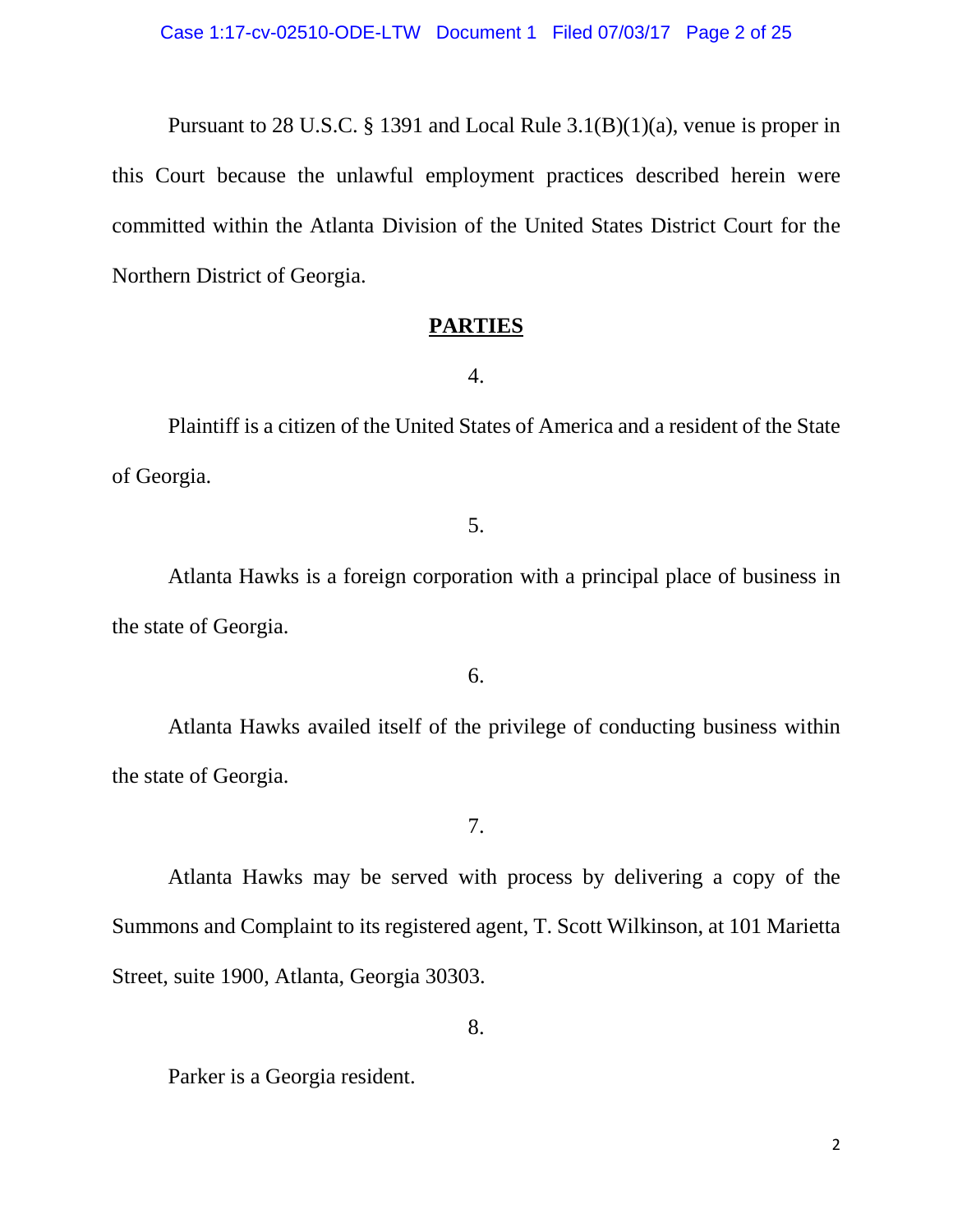#### 9.

During the time period when the events described in this lawsuit occurred, Parker was the Vice President of Customer Service and Security for the Atlanta Hawks. Parker currently is the Vice President of Customer Service and Operations for the Atlanta Hawks. Parker may be served with process by delivering a copy of the Summons and Complaint to his work address at 101 Marietta Street, suite 1900, Atlanta, Georgia 30303.

## **FACTUAL ALLEGATIONS**

#### 10.

Plaintiff is black.

## 11.

On August 8, 2016, the Atlanta Hawks hired Plaintiff as the Manager of Security Operations.

## 12.

As the Manager of Security Operations, Plaintiff was responsible for managing the day-to-day security at Philips Arena (a multi-purpose indoor arena located in Atlanta) and for the Atlanta Hawks Basketball Club of the National Basketball Association. This involved managing a staff of more than forty people, hiring, firing, drafting security policies, implementing and enforcing security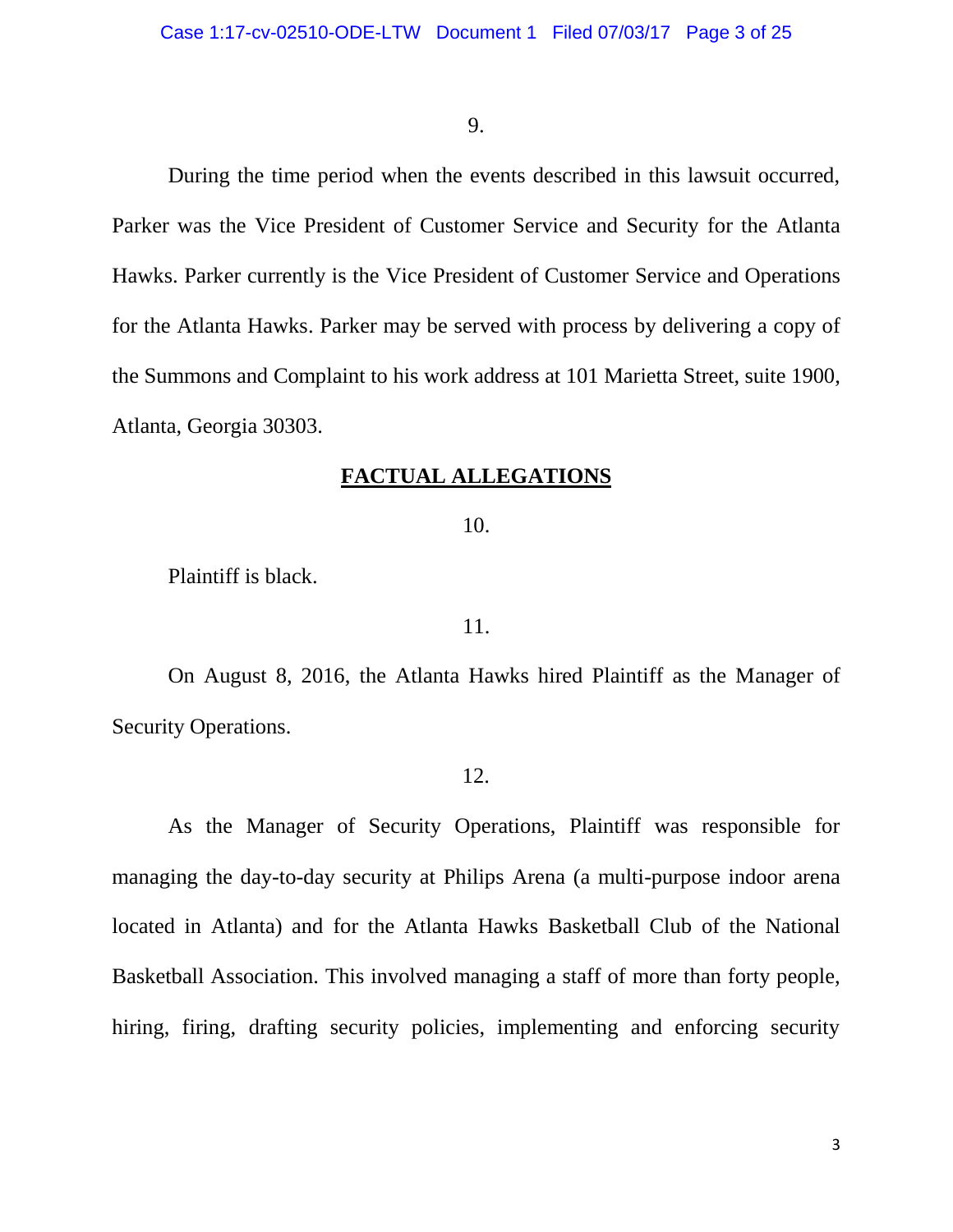policies, etc. In other words, Plaintiff was ultimately responsible for ensuring the safety and security of the Arena and its patrons.

13.

Plaintiff reported directly to Parker.

14.

Parker is white.

15.

Throughout Plaintiff's employment at the Atlanta Hawks, Plaintiff noticed that the security measures were enforced, or not enforced, based on race.

16.

On August 26, 2016, Drake and Future (both of whom are black) performed at Philips Arena. Both Drake and Future asked to bypass metal detectors but their requests were denied.

17.

One week later at the AC/DC concert at Philips Arena, Axel Rose and Brian Wilson (both of whom are white) requested to bypass metal detectors. Their requests were granted. In addition, Rose and Wilson requested that their vehicles be dropped off in the loading dock, in direct contravention of the Atlanta Hawks' building security protocol. Their requests were granted and their vehicles (neither of which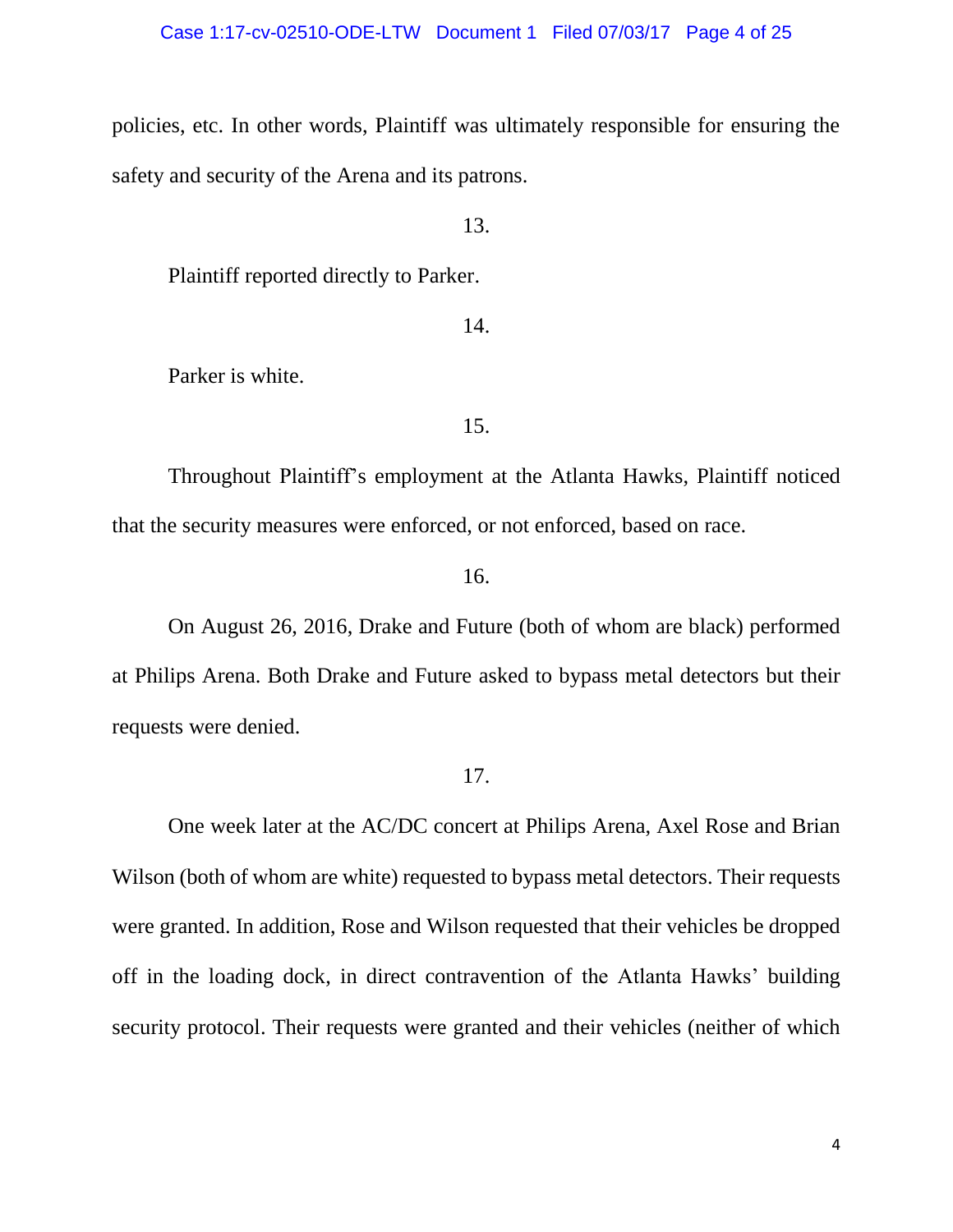#### Case 1:17-cv-02510-ODE-LTW Document 1 Filed 07/03/17 Page 5 of 25

were swept for explosives) were permitted inside the loading dock (an area that is highly vulnerable to security threats).

18.

In September 2016, several staff members complained to Plaintiff that the Atlanta Hawks disparately enforced its security measures along racial lines, and that this practice had persisted long before Plaintiff started working at the Atlanta Hawks.

19.

Staff members observed that Parker and Security Systems Manager Megan Lodestro (who is white) demanded "extra tight security" at black shows, and denied black entertainers the same security privileges they granted to white entertainers. Staff members complained that these inconsistencies were racially motivated and caused confusion.

# 20.

As Plaintiff continued working at the Atlanta Hawks, it was obvious to Plaintiff that race (not safety) determined which entertainers and celebrities were permitted to bypass security protocol, and which entertainers and celebrities were not.

21.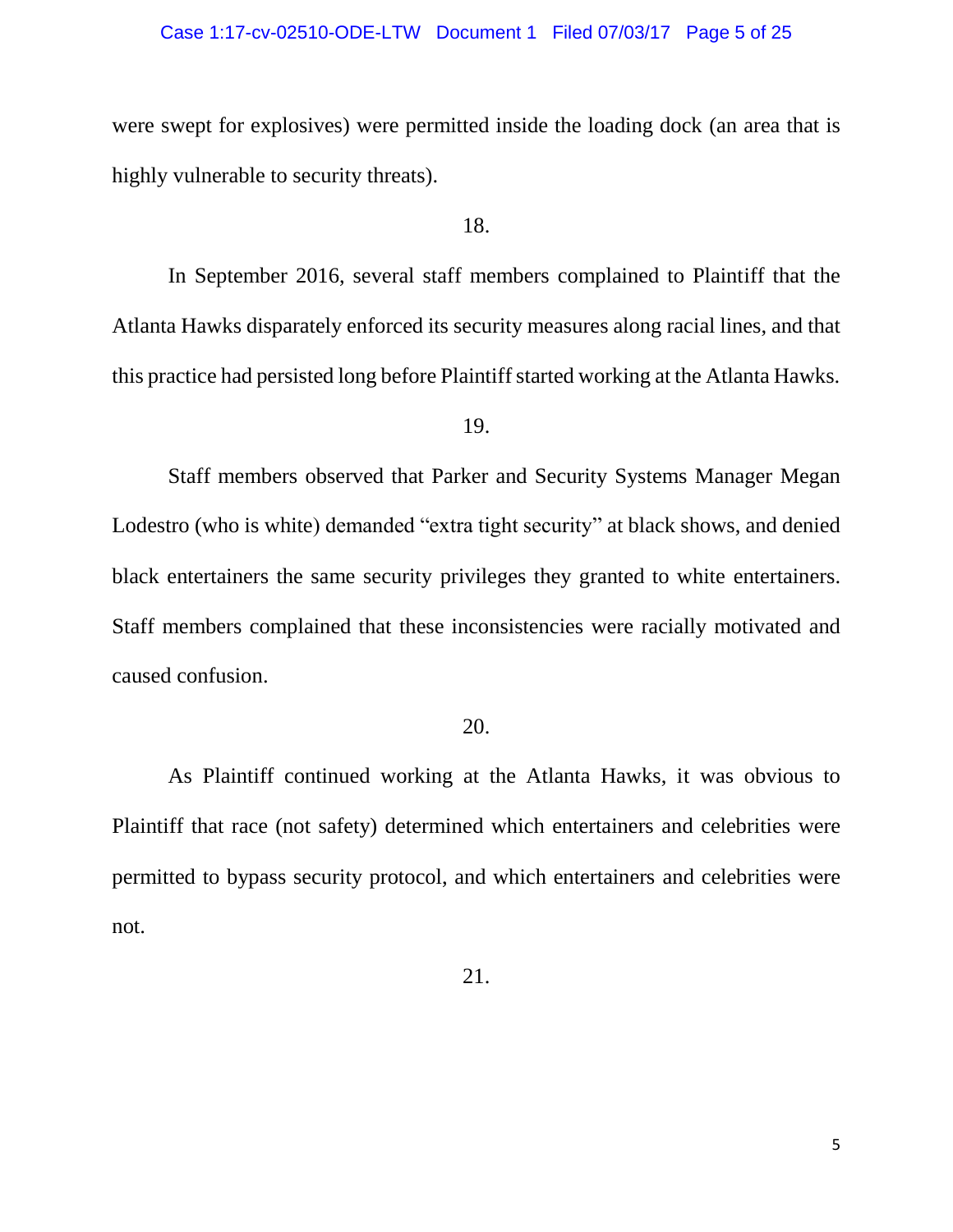On September 8, 2016 at the Bad Boy Family Reunion concert at Philips Arena, several black entertainers, including Sean "Diddy" Combs, requested to bypass metal detectors. Their requests were denied.

#### 22.

Atlanta Mayor Kasim Reed (who is black) attended the Bad Boy Family Reunion concert as a ticket holder. Days before the concert, a member of the Mayor's security detail met with Parker to find out where the Mayor would be sitting during the concert. Plaintiff was present during that meeting. When the man requested permission to drop off the Mayor at the Media Entrance, Parker denied the request even though the Atlanta Hawks had granted the same request when made by white entertainers and celebrities.

### 23.

After the meeting, Parker vented that the Mayor "thinks he's a celebrity," that every time the Mayor comes in the building he "has this attitude that he deserves special privileges," and that the Mayor "thinks he owns the place."

## 24.

On September 12, 2016, at the Kanye West "Saint Pablo" Tour at Philips Arena, Kayne West (who is black) requested to bypass metal detectors. His request was denied.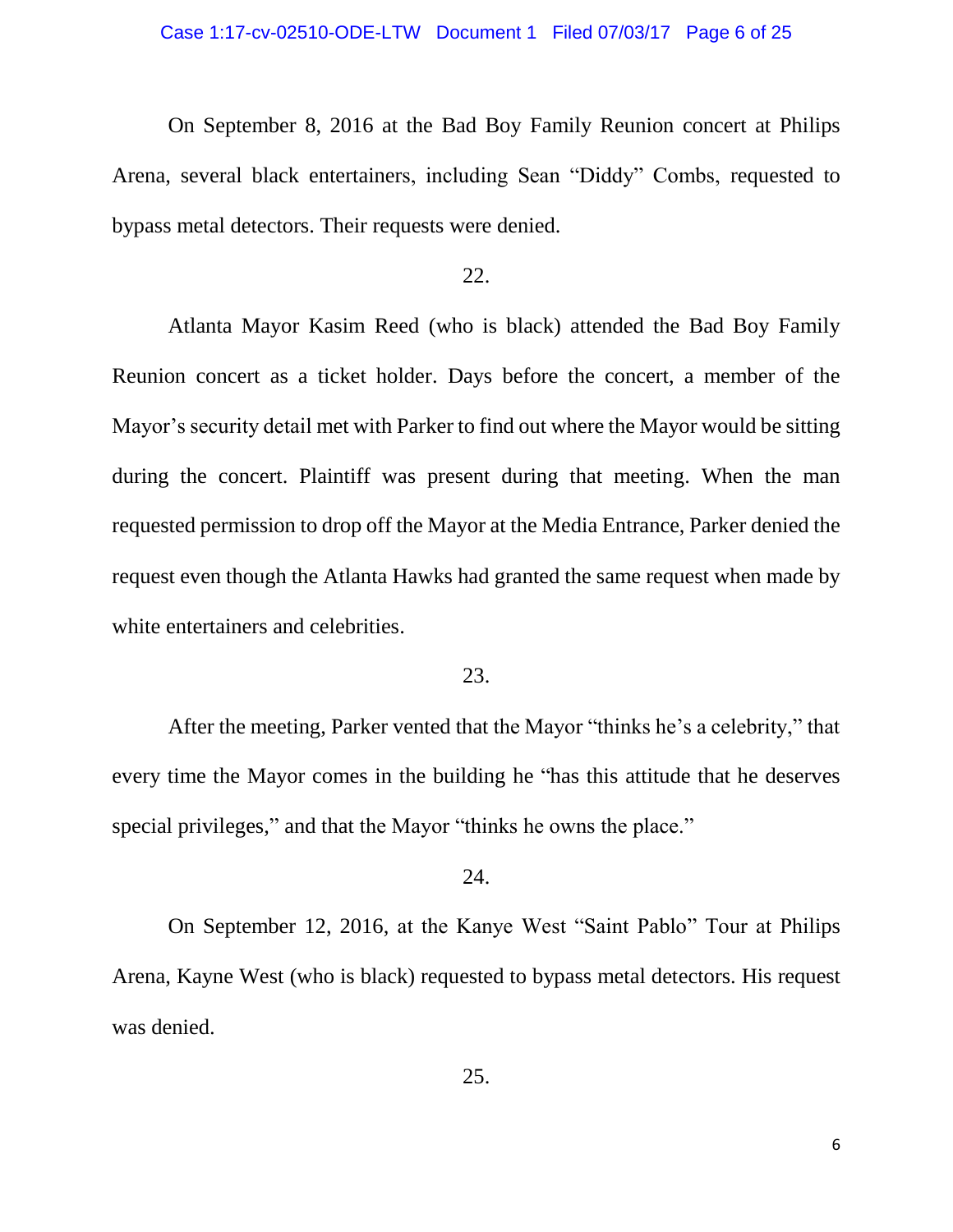On September 30, 2016, at the "Comedy Get Down World Tour" at Philips Arena, three stars of the show, Cedric "The Entertainer," Eddie Griffin, and D.L. Hughley (all of whom are black) requested to bypass metal detectors. Their requests were denied.

#### 26.

On October 15, 2016, at the "Amy Schumer Live" event at Philips Arena, Amy Schumer (who is white) requested that her entire production team bypass metal detectors for convenience. Her request was granted. In addition to bypassing metal detectors, Ms. Schumer's body guard, Seth (last name unknown), requested permission to drop off Ms. Schumer at the Media Entrance and park her vehicle at the Media Entrance. Plaintiff denied the request, which upset Seth. Plaintiff explained that even the Mayor of Atlanta was not allowed to use the Media Entrance. Seth escalated the issue to Live Nation Entertainment Production Manager Bill Allen (who is white), and Mr. Allen angrily confronted Plaintiff about saying no.

#### 27.

On October 17, 2016, Plaintiff was called into a meeting with Parker. Parker scolded Plaintiff for not granting Mr. Allen's request, and told Plaintiff to write a letter of apology to Mr. Allen. Parker warned Plaintiff that people perceive him as "aggressive" because he is "a large black man with an intimidating voice and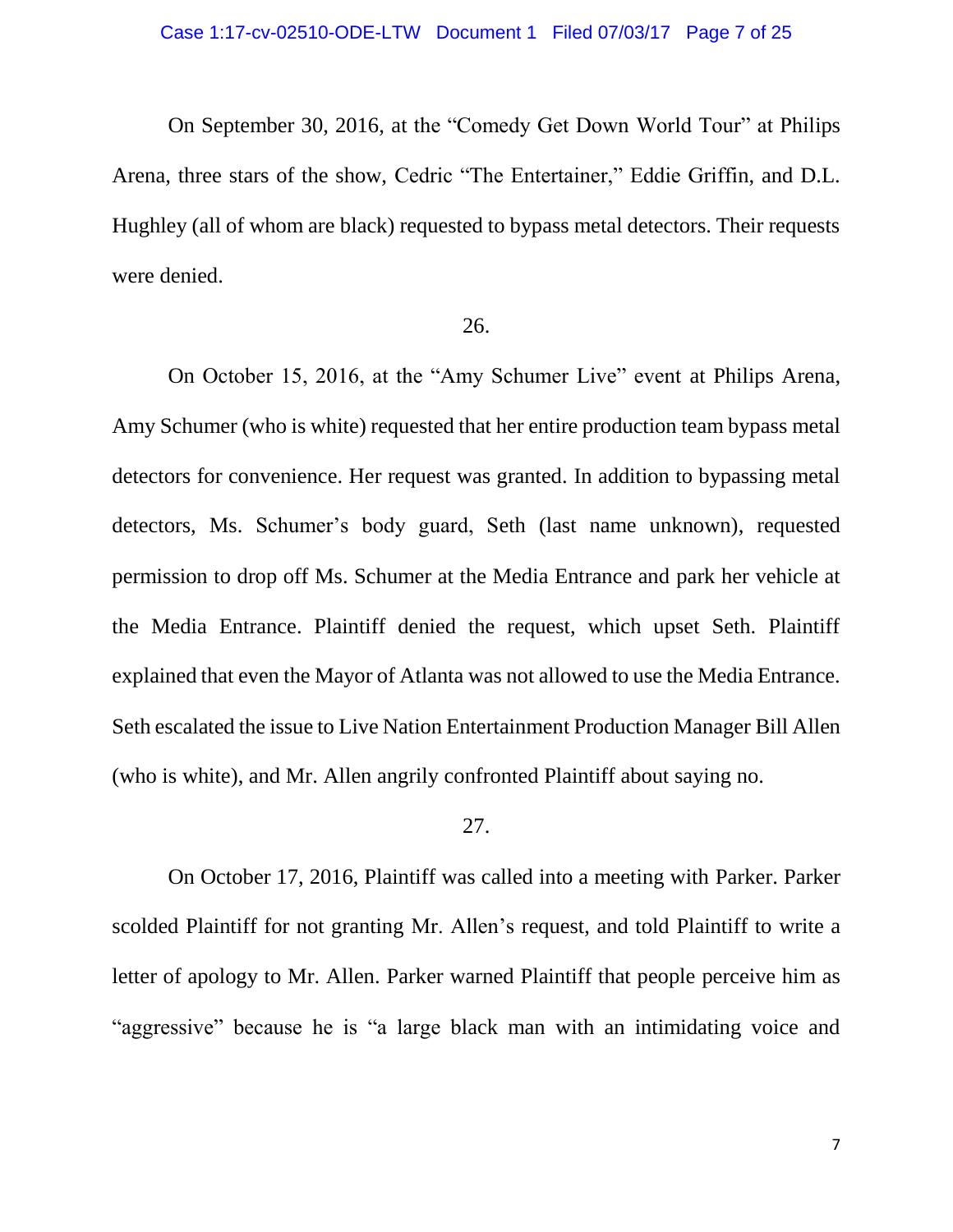#### Case 1:17-cv-02510-ODE-LTW Document 1 Filed 07/03/17 Page 8 of 25

commanding presence," and advised Plaintiff to "watch [his] tone" when conversing with others.

# 28.

During that meeting, Plaintiff complained that the Atlanta Hawks disparately enforced its security policies based on race and to the detriment of blacks, and that this was frustrating and confusing for Plaintiff and the staff. Parker was dismissive and clearly annoyed.

# 29.

On October 28 and 29, 2016, Adele (who is white) performed at Philips Arena. Adele's security detail requested to access Philips Arena through the loading dock and to park their vehicles in the loading dock for the duration of each show. Those requests were granted.

# 30.

On November 1, 2016, Plaintiff received a written warning from Parker for "negative interactions" with others and reiterated that Plaintiff should be "intentional" about being "respectful, professional, [and] mindful of [his] tone and approach."

31.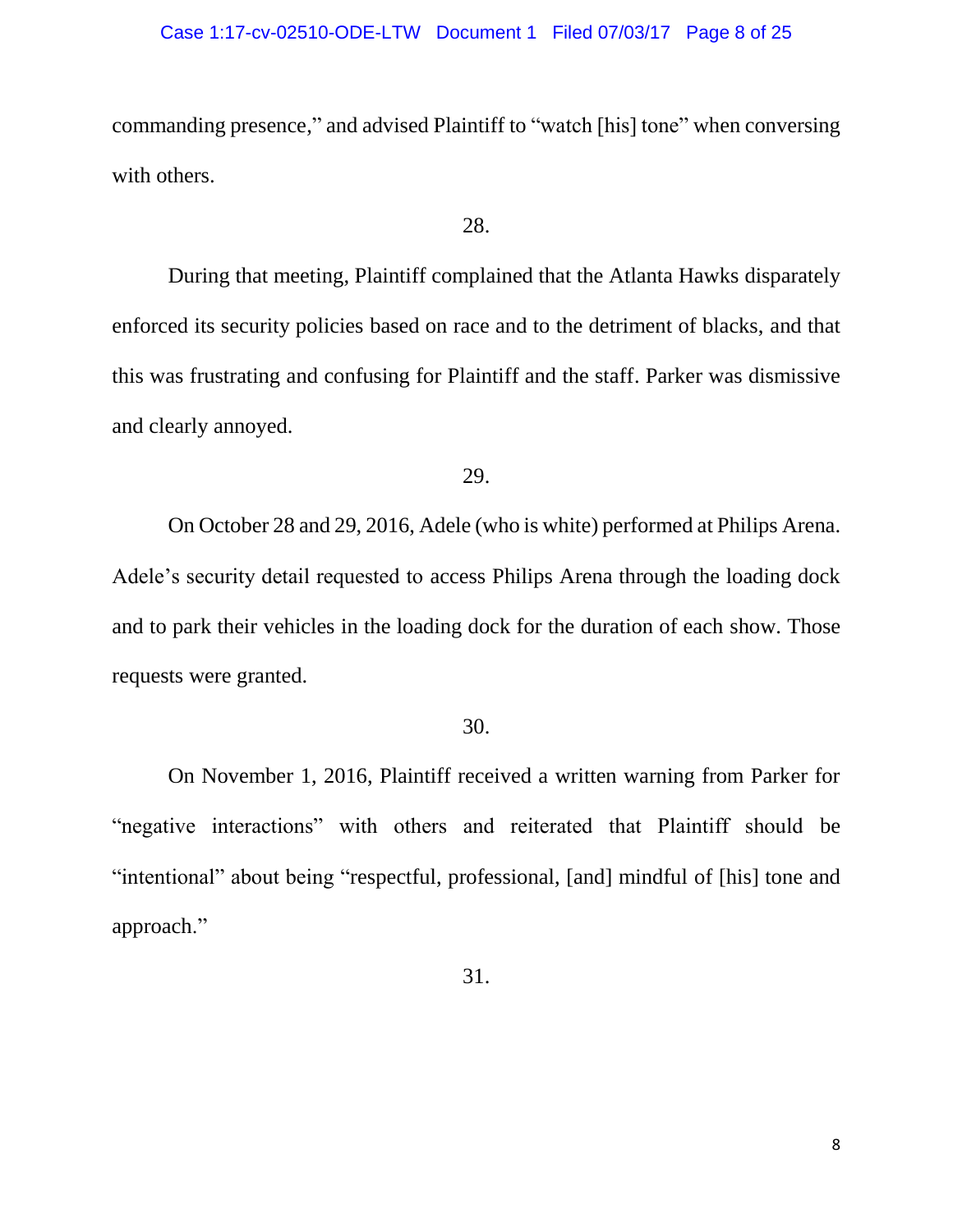#### Case 1:17-cv-02510-ODE-LTW Document 1 Filed 07/03/17 Page 9 of 25

Plaintiff asked Parker why he was being written up for the same issues for which Parker had verbally coached Plaintiff during their meeting two weeks earlier. Parker said he decided to escalate the verbal coaching to a final written warning.

32.

On December 10, 2016, 2 Chainz, Jeezy and The Dream (all of whom are black) performed at the V-103 Winterfest Concert at Philips Arena. All three entertainers requested to bypass security. Their requests were denied and heightened security measures were enforced at that event.

## 33.

On December 29, 2016, at the WWE Live Tour at Philips Arena, several white performers requested certain security concessions, including special parking privileges, which were granted.

#### 34.

On December 31, 2016, at the Old School Hip Hop Fest at Philips Arena, several black entertainers requested security concessions. Their requests were denied and heightened security measures were enforced at that event.

#### 35.

In January or February 2017, Parker commended Plaintiff for doing a great job and for improving the attitude and morale of the security staff.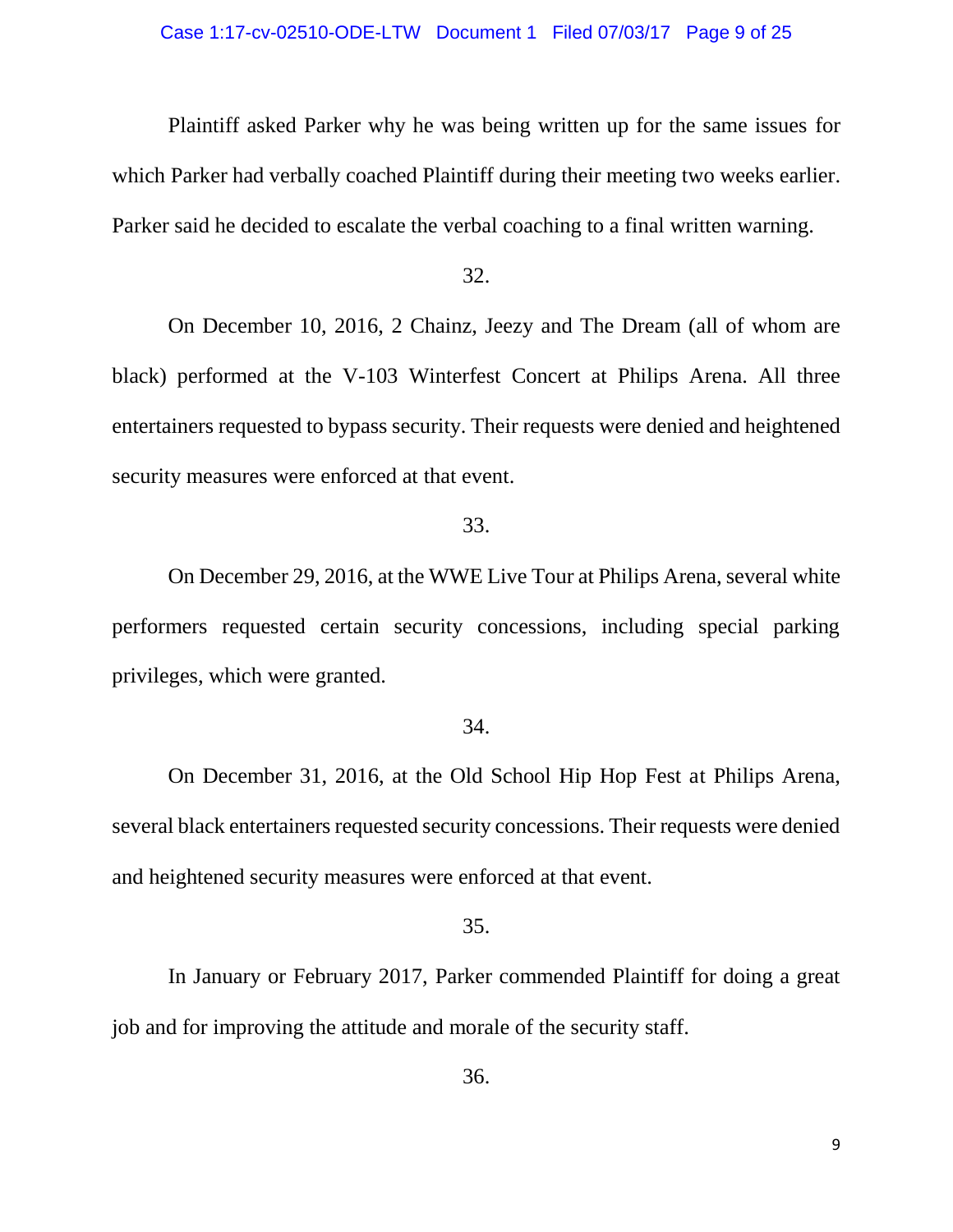On February 3, 2017, at the Kat Williams "Great America" Tour at Philips Arena, Kat Williams (who is black) requested to bypass metal detectors. His request was denied.

37.

On February 10, 2017, at the Bon Jovi concert at Philips Arena, Bon Jovi (who is white) requested to bypass the metal detectors. His request was granted.

38.

From February 15 to February 20, 2017, the Ringling Brothers and Barnum & Bailey Circus ("Ringling Bros.") performed at Philips Arena. Ringling Bros. requested permission for its production staff and workers to bypass metal detectors during that period. That request was granted.

39.

On March 4, 2017, Charlie Wilson (who is black) performed at Philips Arena. Several black celebrities who had bought tickets to the event requested to enter Philips Arena through the loading dock. Their requests were denied.

40.

On March 16, 2017, Migos (a black hip hop trio) performed during halftime at an Atlanta Hawks basketball game at Philips Arena. Migos requested to bypass security. That request was denied, and Migos and their entourage were subjected to

10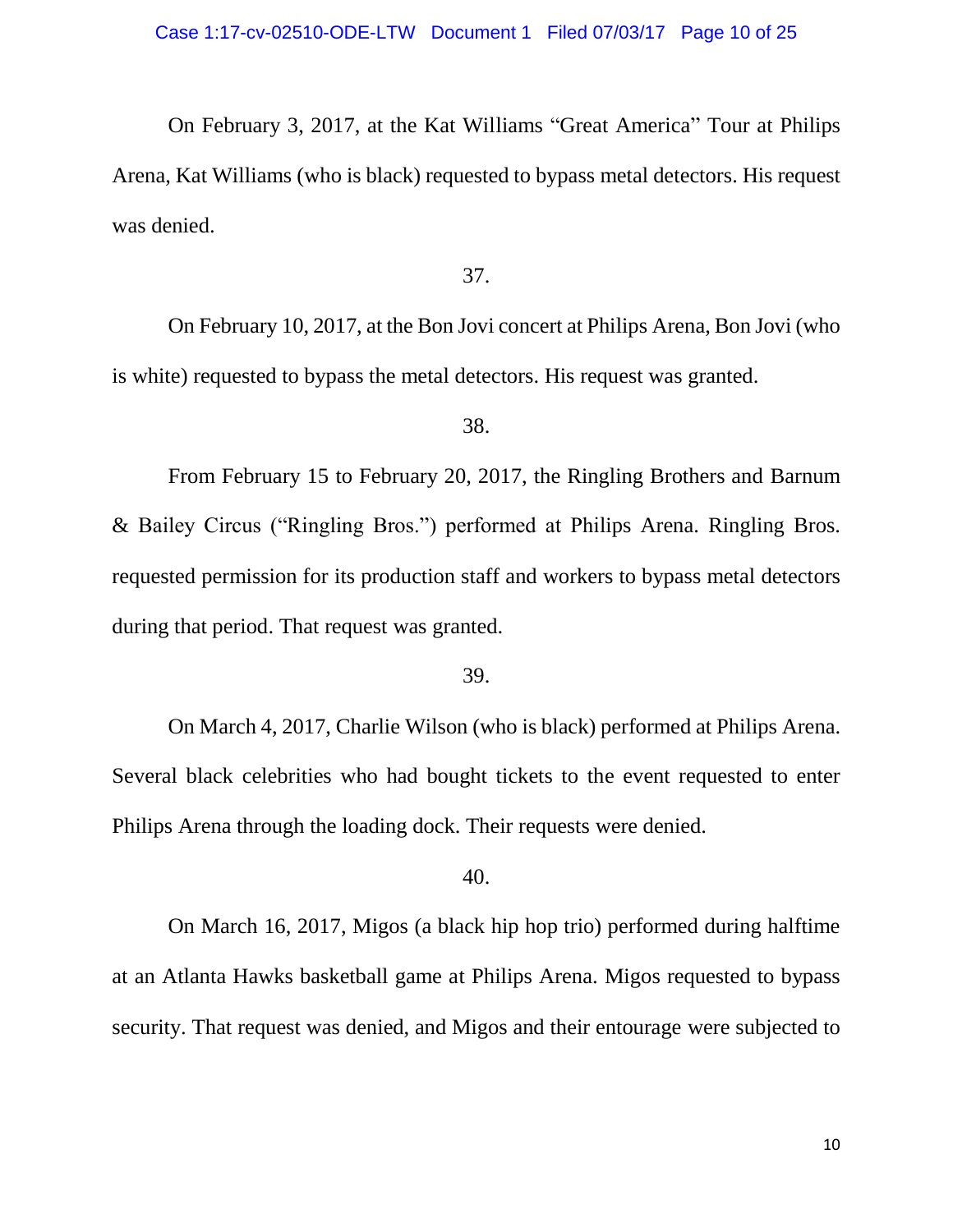heightened security measures. Specifically, they were searched upon entering Philips Arena, and again by Plaintiff in their dressing room per Parker's orders.

41.

In or about March 2017, Parker referred to Plaintiff as "the large, angry black man." Parker joked that a Taco Mac employee had described Plaintiff in that way. Plaintiff objected to that label, but Parker continued to refer to Plaintiff "as the large, angry, black man."

42.

On or about March 28, 2017, Plaintiff suspended a staff member for insubordination. That staff member had been disciplined for multiple performancerelated issues and had been given a final written warning prior to the suspension.

43.

On April 1, 2017, British rock group Radiohead performed at Philips Arena. After that event, an Atlanta Hawks security officer complained to Plaintiff about the demeaning way that he was treated by Radiohead's crew and the lack of support he received from management.

44.

The security officer (who is black) told Plaintiff that when a white crew member refused to walk through the metal detectors, the security officer told the crew member that he could not enter the building. In response, the white crew

11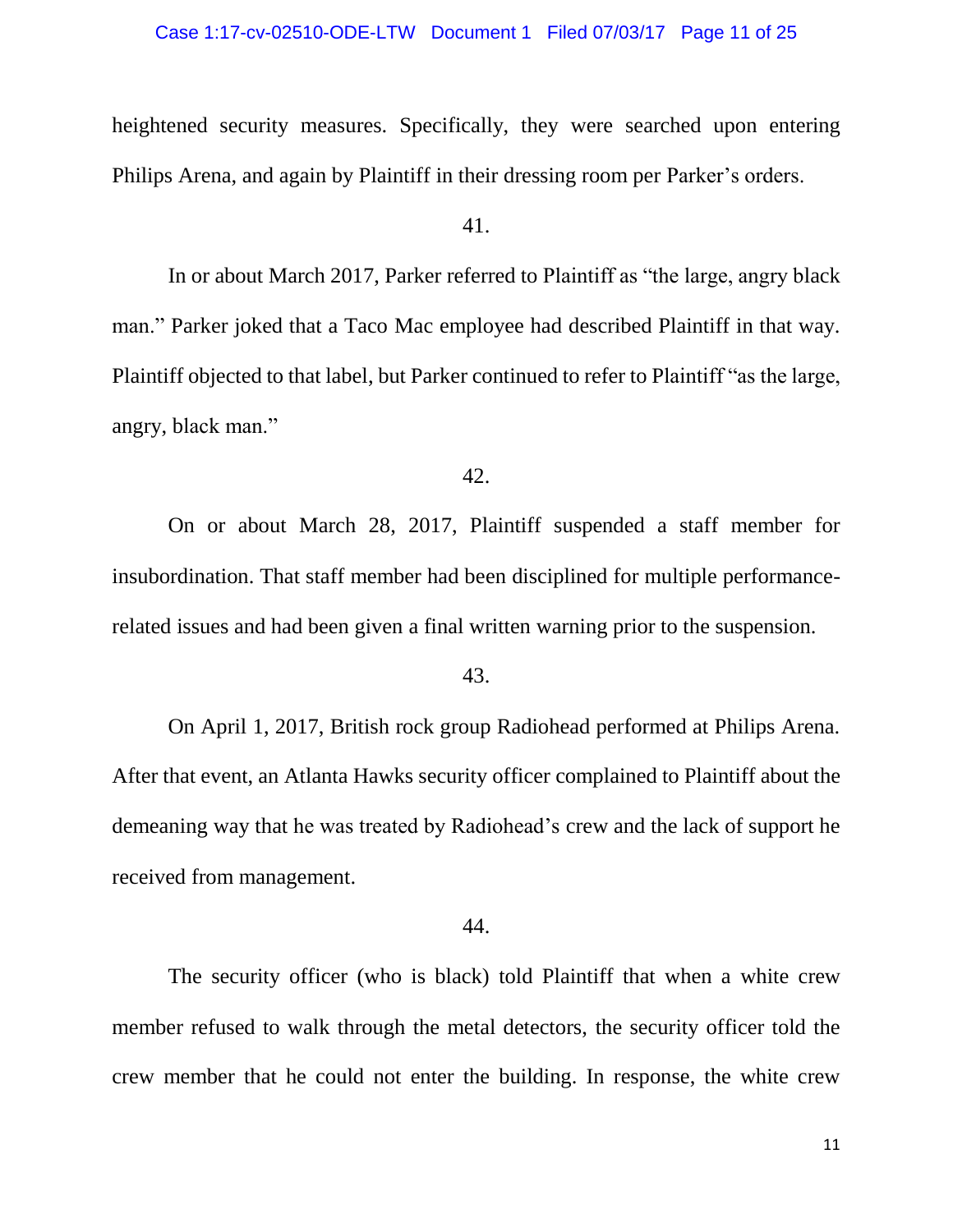#### Case 1:17-cv-02510-ODE-LTW Document 1 Filed 07/03/17 Page 12 of 25

member became belligerent and dropped his pants. Senior Event Manager Paul Krajewski (who is white) got involved and allowed the crew member to bypass the metal detectors.

#### 45.

After the Radiohead concert, Plaintiff attended a meeting with several department heads to discuss that situation. During the meeting, Vice President of Philips Arena Barry Henson acknowledged that the security staff (all of whom are black) are treated worse than anyone in the building and needed more support.

46.

On April 9, 2017, rapper Nelly (who is black) attended the basketball game between the Atlanta Hawks and the Cleveland Cavaliers at Philips Arena. Nelly requested to be dropped off in the loading dock because his Mercedes-Benz Sprinter could not fit in the parking deck. Nelly's request was denied even though the Atlanta Hawks had granted the same request when made by white celebrities.

#### 47.

On April 12, 2017, at the Ariana Grande "Dangerous Woman" Tour at Philips Arena, Ariana Grande (who is white) requested to bypass metal detectors and all search procedures because "she doesn't like people looking at her." Her requests were granted.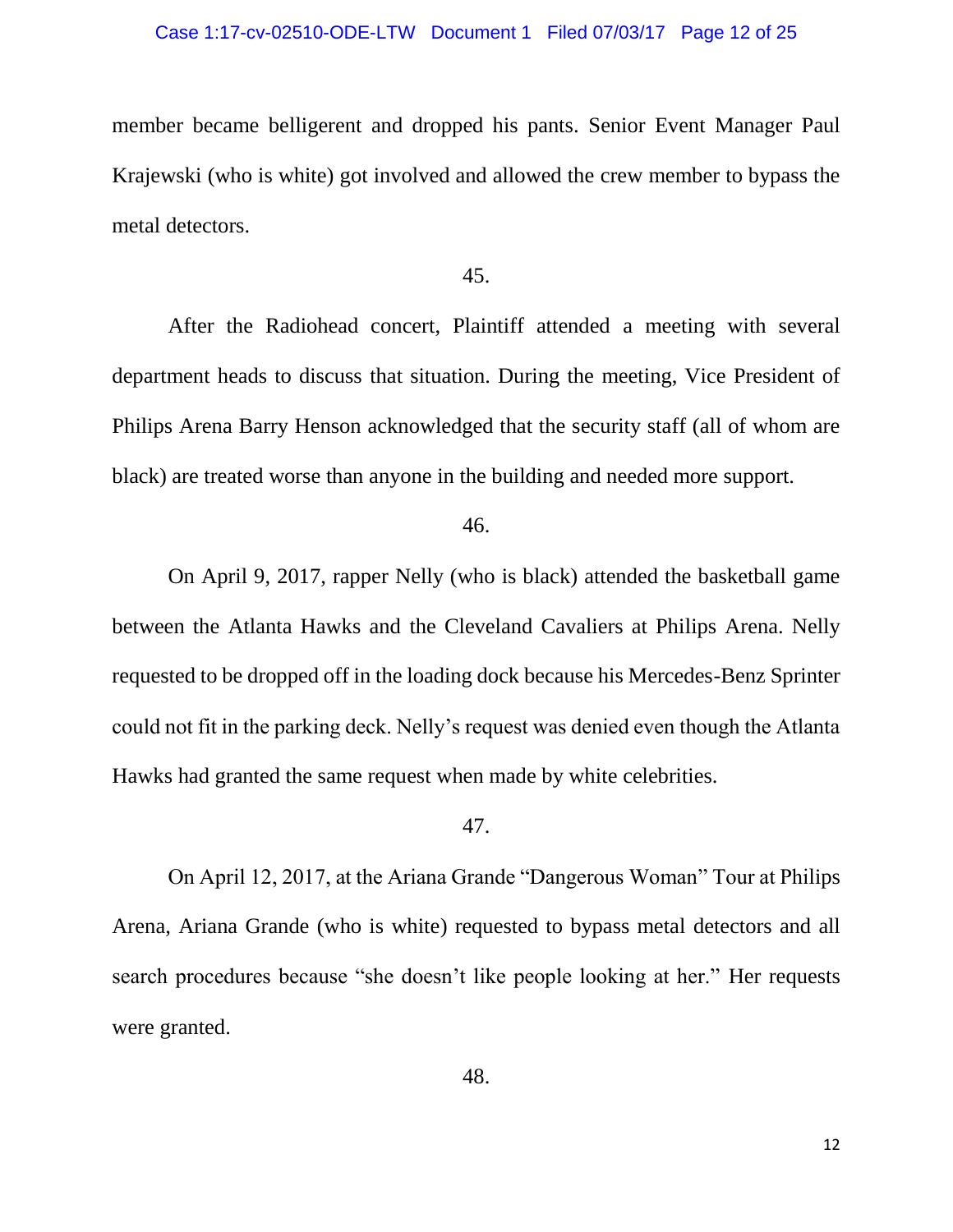Two security officers on the Atlanta Hawks staff were caught sleeping on duty during the Ariana Grande concert and were promptly terminated by Plaintiff.

#### 49.

After the Ariana Grande concert, Plaintiff met with Parker and reiterated his complaint that the Atlanta Hawks' security protocol was disparately enforced based on race, that this practice compromised the security of the Arena and its patrons, and that this practice conflicted with the Atlanta Hawks' new commitment to racial diversity.

# 50.

Plaintiff told Parker that the staff continues to question why so many security concessions are made for white performers but not for black performers, and why security is often heightened at black shows but not at white shows.

# 51.

In response, Parker stated that "hip hop acts draw a different crowd, and the white acts bring in more money."

### 52.

Plaintiff subsequently spoke to Chief Diversity and Inclusion Officer Nzinga Shaw (who is black). Plaintiff stated that the security policies and procedures were being exercised in racially discriminatory ways and that Plaintiff had complained about this to Parker. Ms. Shaw suggested that Plaintiff arrange a meeting with

13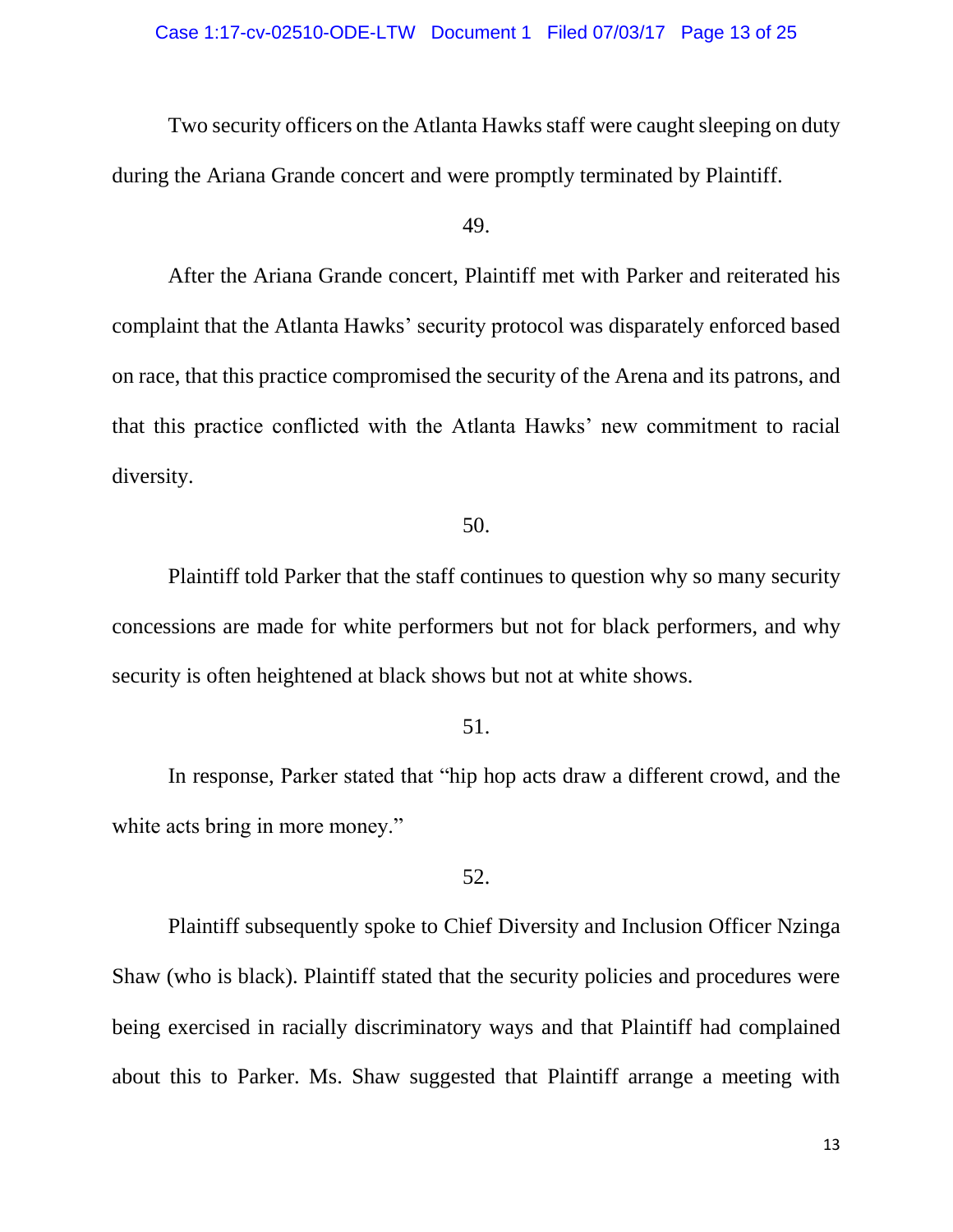Parker's boss, Vice President and General Manager of Philips Arena Brett Stefansson. Plaintiff expressed concern that he would be retaliated against by Parker if Plaintiff spoke with Stefansson.

## 53.

On April 23, 2017, Tim McGraw and Faith Hill (both of whom are white) performed in their "Soul2Soul" concert at Philips Arena. They requested to bypass security at will so that they could go back-and-forth between the building and their work out trailers freely. Their request was granted.

### 54.

Actor Tyler Perry (who is black) attended the "Soul2Soul" concert as a ticketholder. When a member of Mr. Perry's security detail requested permission for Mr. Perry and his security detail to bypass the metal detectors, Event Manager Catie Scott (who is white) denied the request and gave the "everybody must go through security" spiel, which was a lie.

#### 55.

Ms. Scott had no authority to unilaterally grant or deny requests to deviate from standard security protocol.

## 56.

On or about April 24, 2017, Plaintiff told Parker that members of the staff were still asking why security concessions are made for the white entertainers but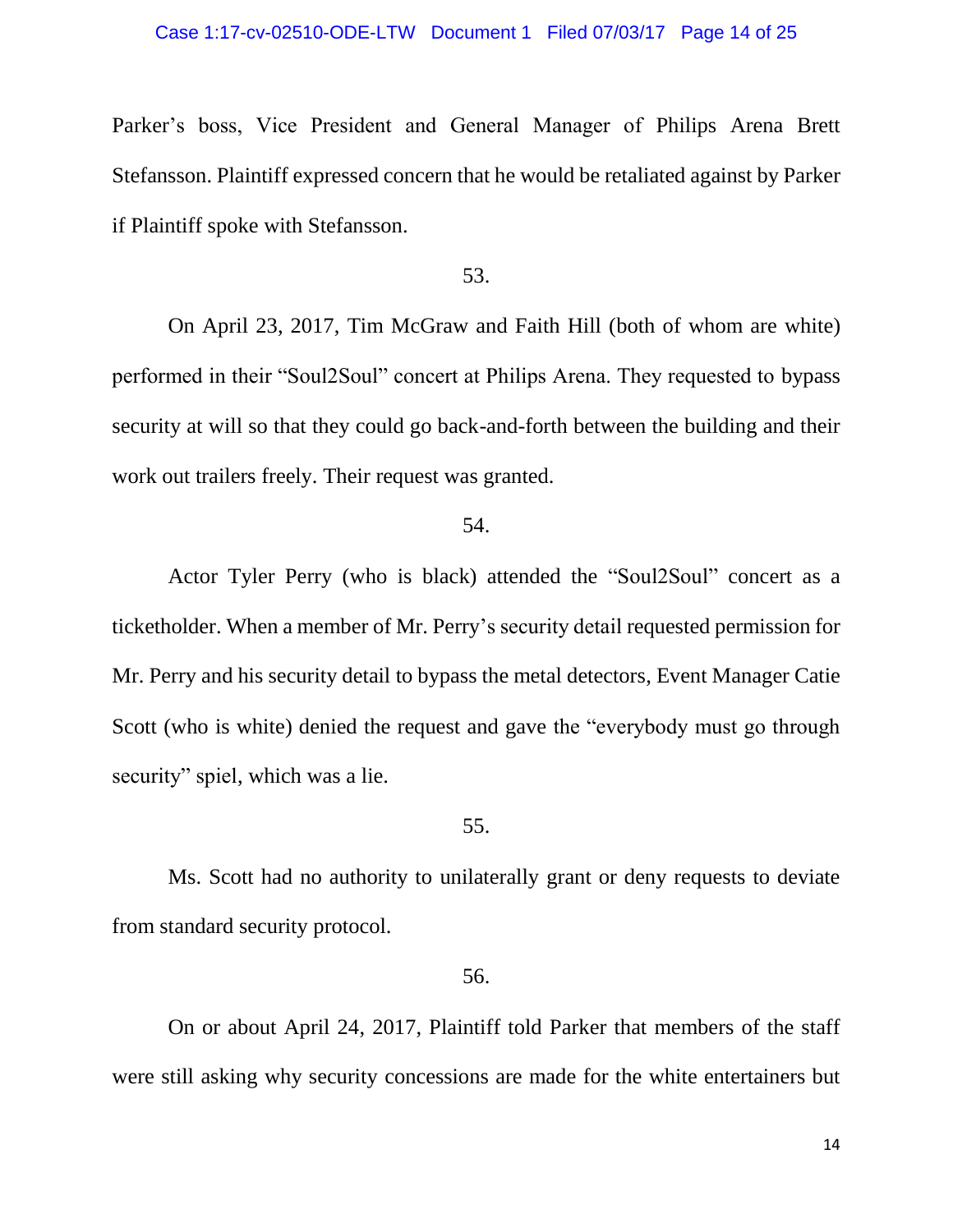#### Case 1:17-cv-02510-ODE-LTW Document 1 Filed 07/03/17 Page 15 of 25

not for the black entertainers. Plaintiff explained that he didn't want to keep blowing them off because that leads to distrust and low morale, and Plaintiff had worked hard to improve morale.

### 57.

Parker acknowledged that Plaintiff had done an "incredible job" improving the attitude and morale of the staff, and joked that Plaintiff "had accomplished more in six months than the last guy had even started in one year." Parker told Plaintiff to send staff members who questioned the security practices to Parker.

## 58.

During the week of April 23, 2017 (after Plaintiff's meeting with Parker on April 24, 2017), Plaintiff spoke with Vice President and Chief Legal Officer T. Scott Wilkinson requesting a meeting to discuss certain issues that Plaintiff was facing. Plaintiff didn't tell Mr. Wilkinson what those issues were in advance of the meeting because he feared that Parker would get wind of the reason for the meeting and terminate Plaintiff in advance of the meeting.

## 59.

Plaintiff spoke with Mr. Wilkinson again later in the week and asked to postpone the meeting until after former Atlanta Police Department Chief George Turner (who is black) was onboarded as the new Vice President of Security (which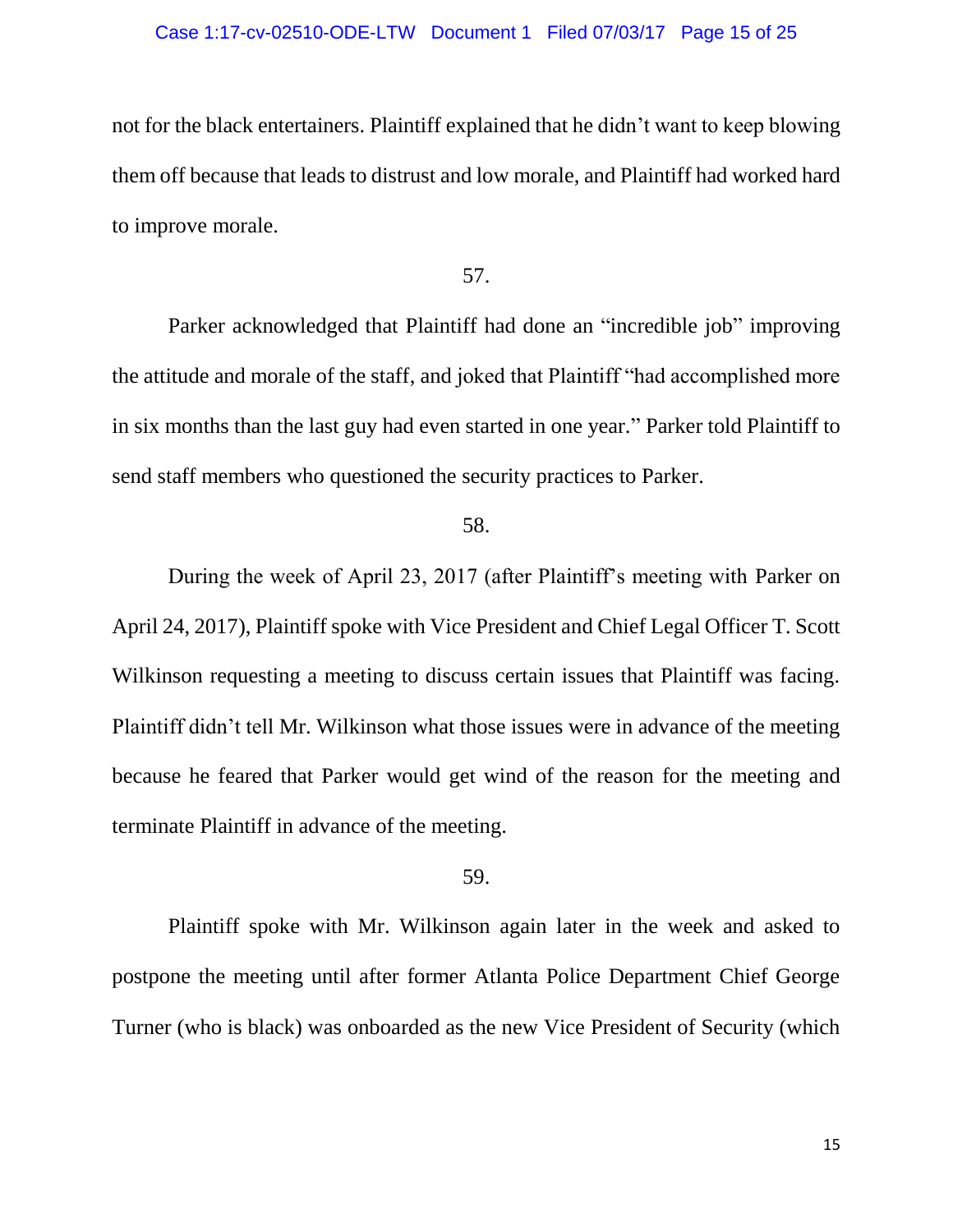#### Case 1:17-cv-02510-ODE-LTW Document 1 Filed 07/03/17 Page 16 of 25

was to occur on May 1, 2017), after which time Plaintiff would be reporting to Turner rather than to Parker.

## 60.

On Friday, April 28, 2017 (one business day before Plaintiff would have begun reporting to Turner rather than Parker), Parker terminated Plaintiff.

### 61.

Parker told Plaintiff that although he had seen improvement in the way Plaintiff interacted with others, he was firing Plaintiff because he suspended a staff member for insubordination and terminated a staff member for sleeping on post without first consulting with Human Resources ("HR").

## 62.

Plaintiff was never told that he had to consult with HR before suspending or firing subordinates, and was not aware of any written policy governing the hiring, discipline, and/or firing of security personnel. (To Plaintiff's knowledge, no such policy existed at the time as such a policy had never been given to him despite repeated requests for such.) In fact, Plaintiff had previously terminated four to five other subordinates without first consulting HR and was never coached or reprimanded for doing so.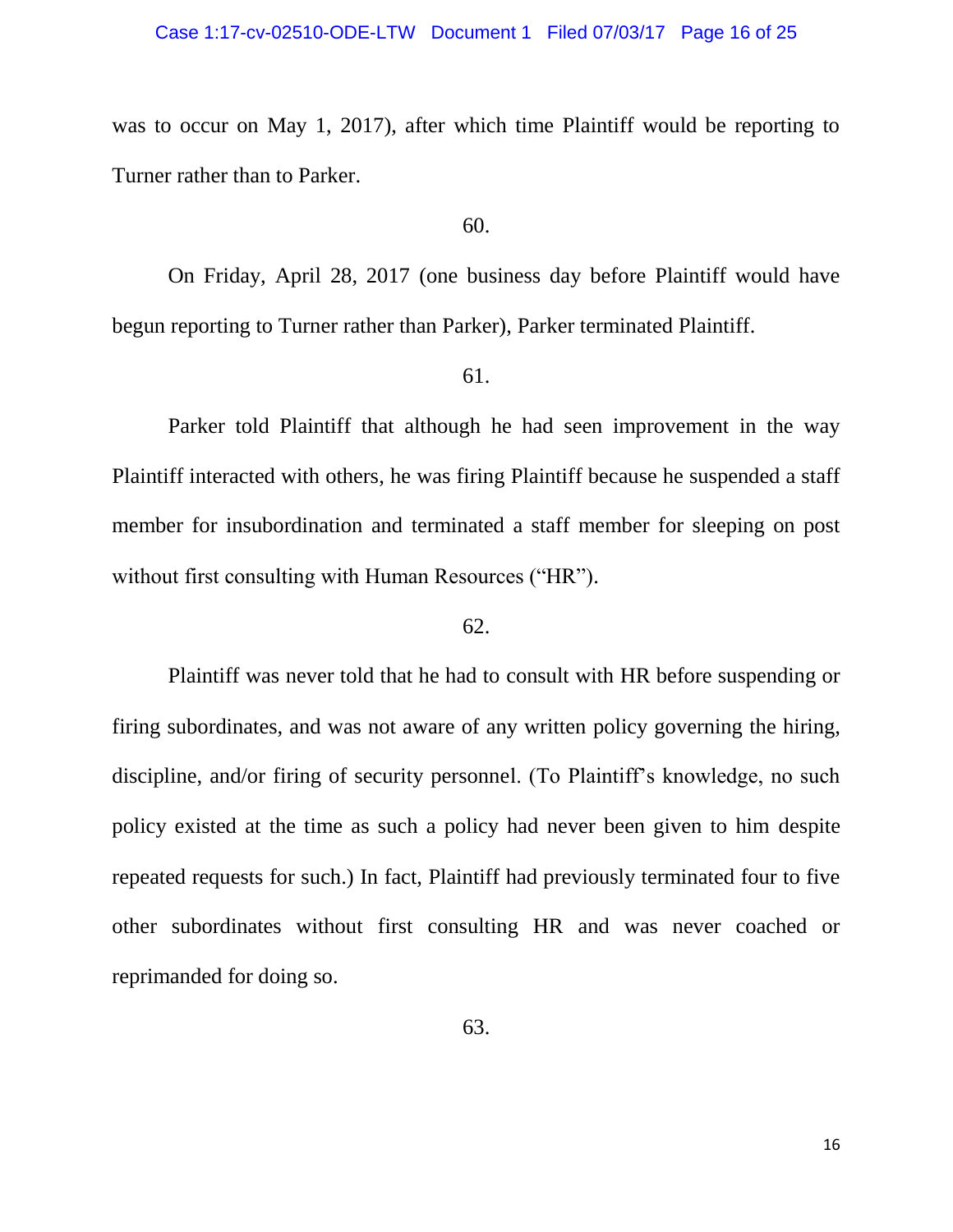That same day (April 28, 2017), Plaintiff sent an email to Mr. Stefansson, Ms. Shaw, and Mr. Wilkinson explaining why his termination was retaliatory and requesting reinstatement.

64.

The next week, Ms. Shaw contacted Plaintiff. She told Plaintiff that decisions about security have nothing to do with race, and that Parker told her that he (Parker) had six or seven people "lined up" who were prepared to state that Plaintiff was "difficult to work with." Ms. Shaw also told Plaintiff that he should have complained in writing before he was terminated, and that there was nothing she could do for him.

# **COUNT I Race discrimination under 42 U.S.C. § 1981**

### 65.

Plaintiff reasserts and incorporates by reference paragraphs 10 through 64 of this Complaint as if fully set forth herein.

## 66.

As an African-American, Plaintiff is a member of a racial minority.

### 67.

Defendants altered the terms and conditions of Plaintiff's employment and fired Plaintiff because of Plaintiff's race.

68.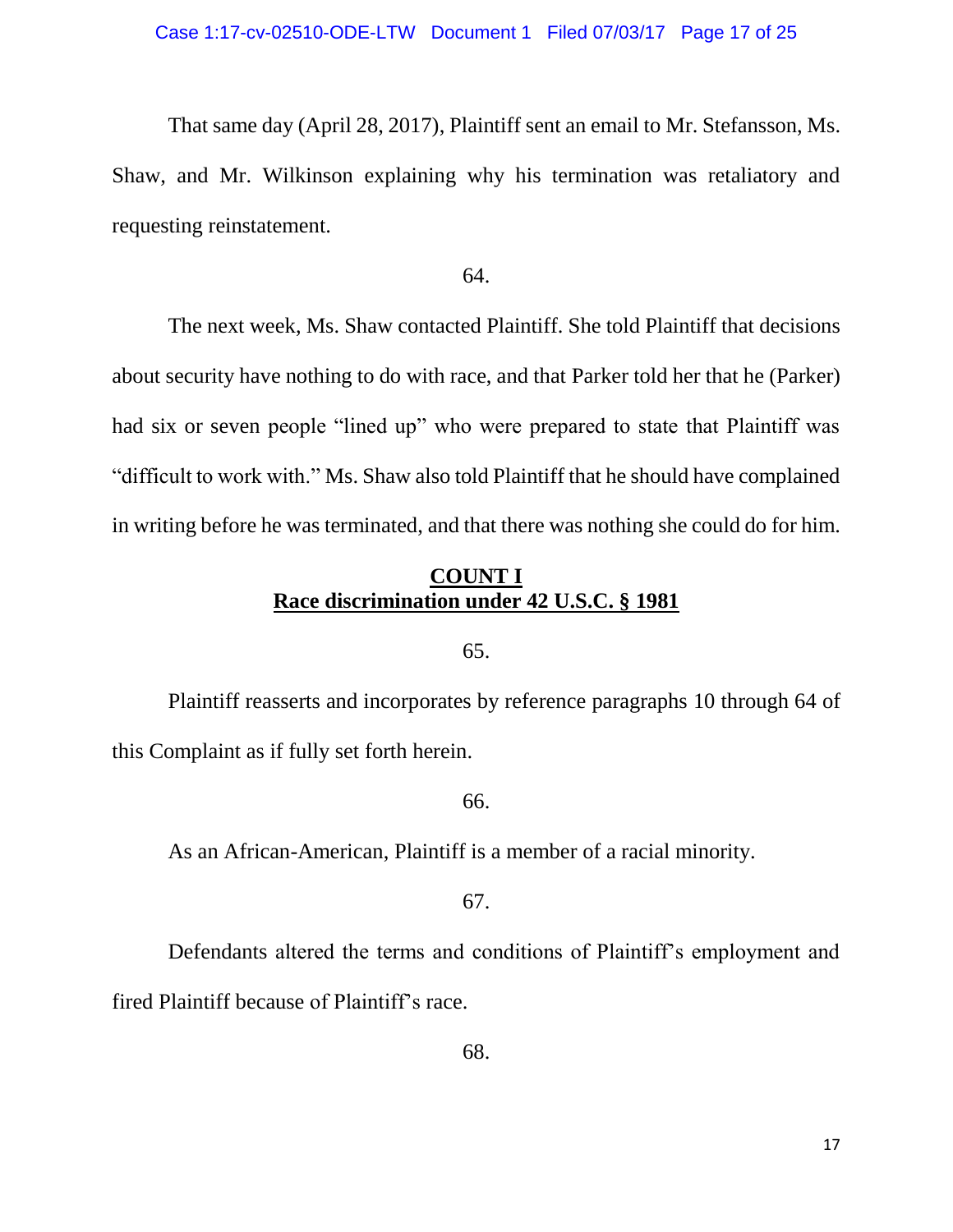#### Case 1:17-cv-02510-ODE-LTW Document 1 Filed 07/03/17 Page 18 of 25

Parker communicated with Plaintiff in a demeaning and derogatory way because of Plaintiff's race, and made statements that clearly indicated racial animus.

69.

Although Plaintiff was hired to manage the security operations, which necessarily required Plaintiff to be assertive and firm and to say "no" to any request that could potentially compromise building security, Parker indicated that Plaintiff must adopt a subservient demeanor because, as "a large black man with an intimidating voice and commanding presence," people perceived Plaintiff as "aggressive." In other words, Parker required Plaintiff to change his demeanor because he was black.

# 70.

Parker repeatedly referred to Plaintiff as "the large, angry Black man."

# 71.

Parker ignored Plaintiff's complaints about the Atlanta Hawks' racially discriminatory security practices, and defended those practices on the grounds that "white acts bring in more money."

# 72.

When Plaintiff spoke with Parker about implementing recruiting tools to diversify the demographic of the security staff (as every person on staff was black) consistent with the Atlanta Hawks' new commitment to racial diversity, Parker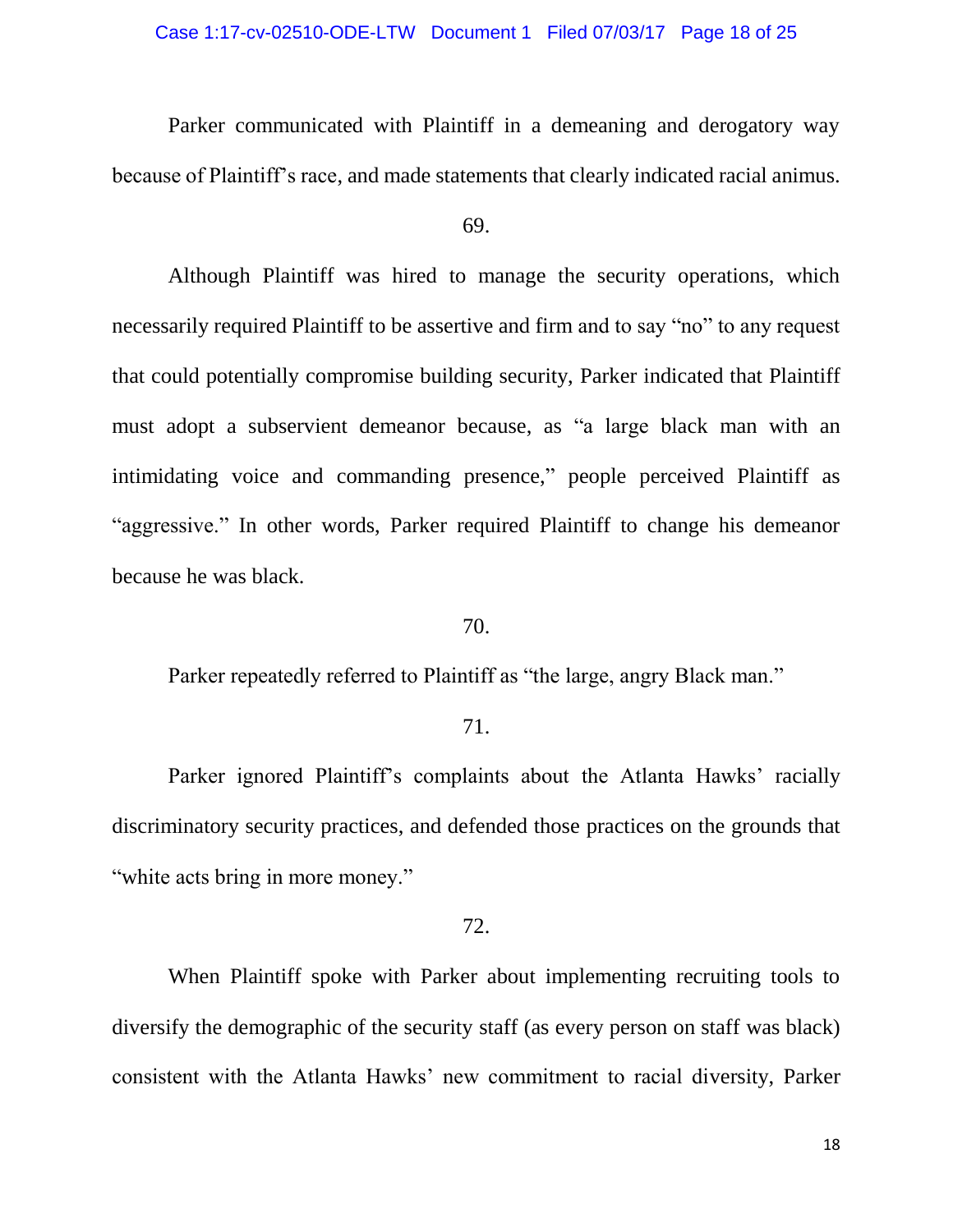responded, "I can see where having an entire staff of back people could be viewed as less than capable."

# 73.

Parker made the decision to terminate Plaintiff.

# 74.

Parker's decision to terminate Plaintiff was based on race, including racial stereotypes, myths, assumptions, and preconceived notions of blacks (especially black men) as "angry" and "aggressive."

# **COUNT II Retaliation based on race under 42 U.S.C. § 1981**

# 75.

Plaintiff incorporates by reference paragraphs 10 through 64 of this Complaint as if fully set forth herein.

## 76.

Defendants fired Plaintiff because he repeatedly complained that the Atlanta Hawks' security protocol was disparately enforced based on race and to the detriment of blacks.

# 77.

In October 2016, Plaintiff complained to Parker about the Atlanta Hawks' practice of selectively enforcing security measures based on race.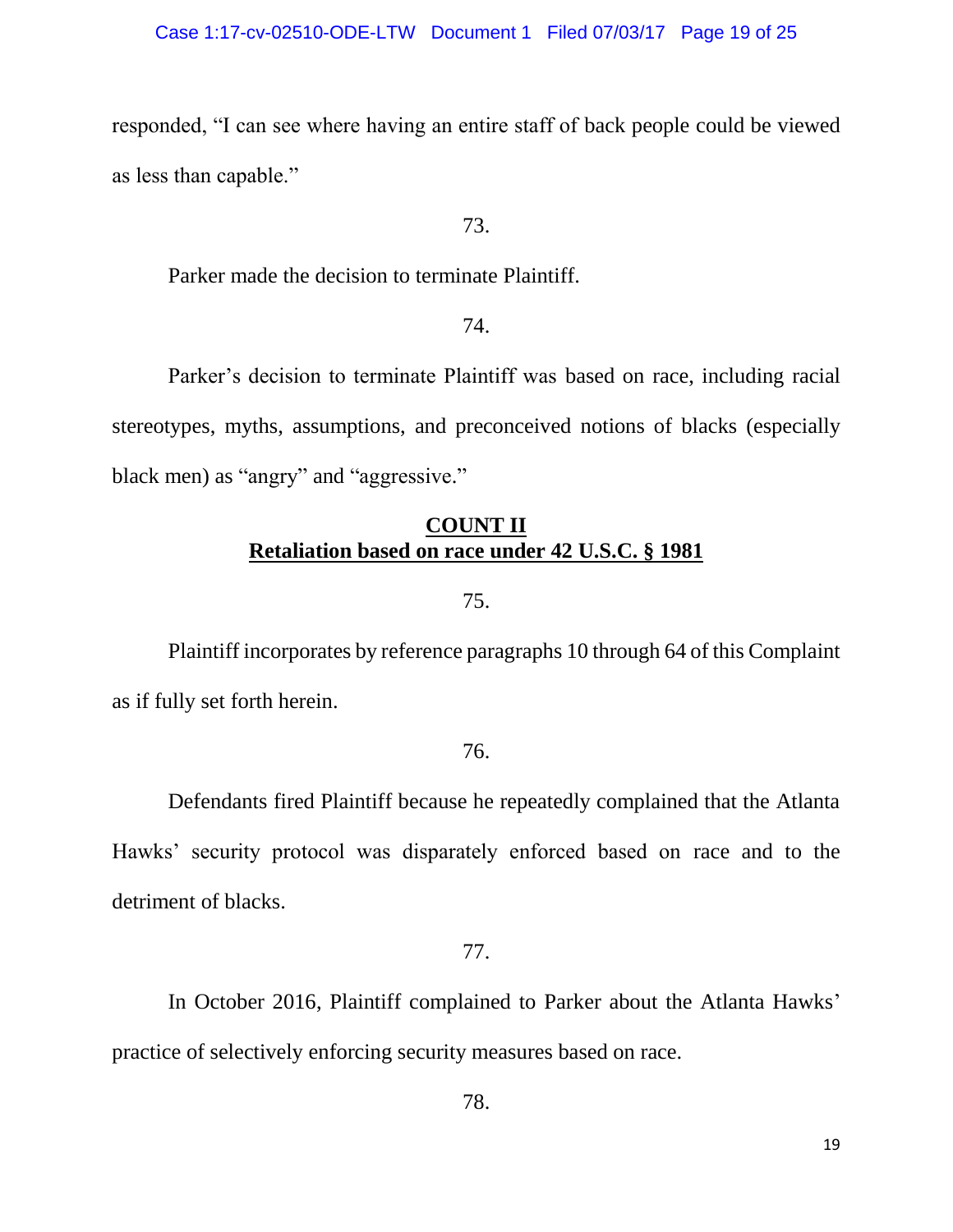## Case 1:17-cv-02510-ODE-LTW Document 1 Filed 07/03/17 Page 20 of 25

Two weeks after that Complaint, Parker escalated the verbal coaching he had recently given Plaintiff (related to Plaintiff's "tone," "demeanor," and "aggressiveness") to a final written warning.

## 79.

In mid-April 2017, Plaintiff complained to Parker for the second time about the Atlanta Hawks' racially discriminatory security practices. Parker defended those practices on the grounds that "white events bring in more money."

80.

Thereafter, Plaintiff escalated his complaints of race discrimination to Ms. Shaw and requested a meeting with Mr. Wilkinson.

# 81.

On or about April 24, 2017, Plaintiff told Parker that staff members were still asking Plaintiff to explain why security concessions are made for the white entertainers but not for the black entertainers, and that Plaintiff was tired of blowing off their questions.

### 82.

On April 28, 2017, the same week that Plaintiff requested a meeting with Mr. Wilkinson, Parker terminated Plaintiff.

# **Causation and Damages**

83.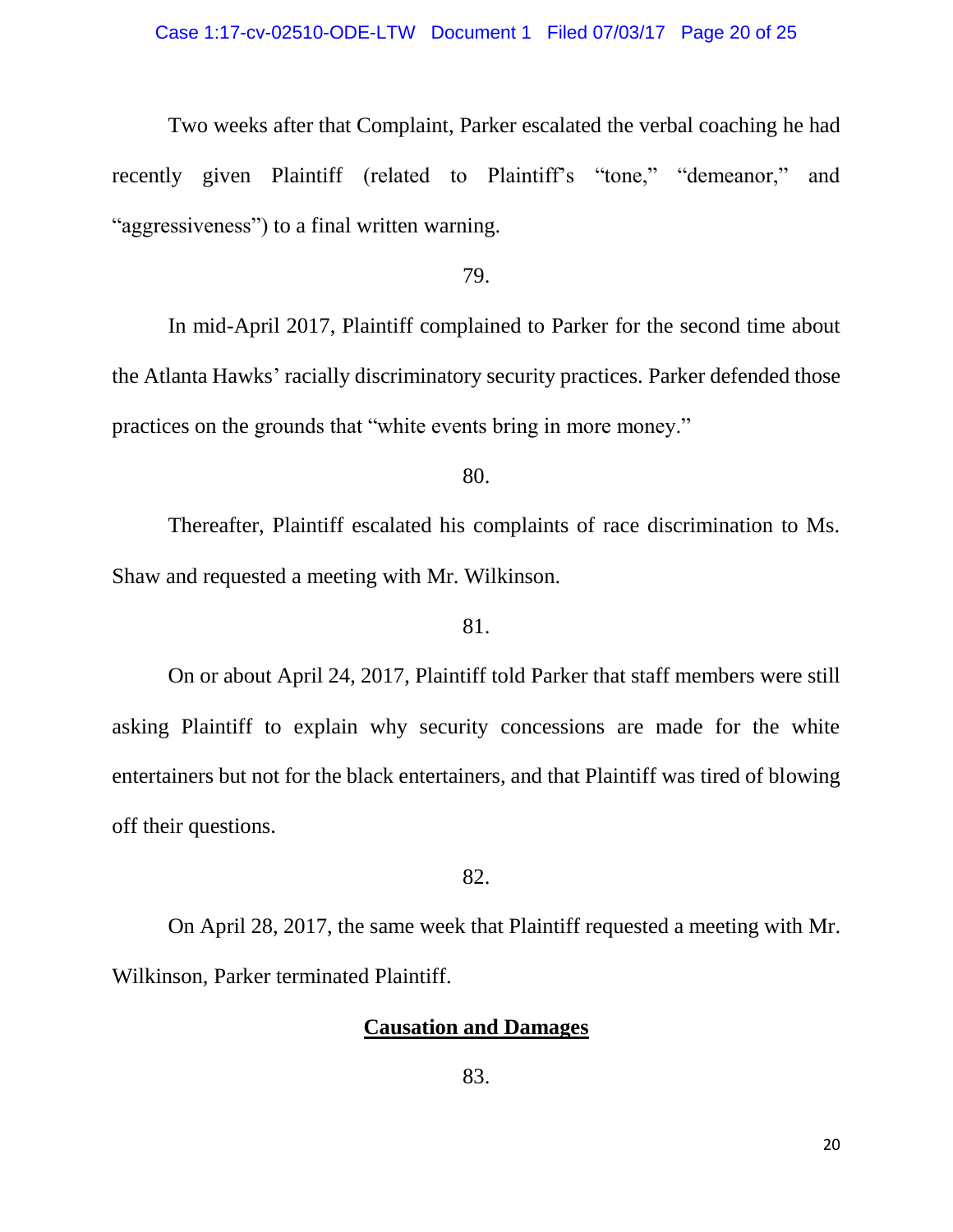#### Case 1:17-cv-02510-ODE-LTW Document 1 Filed 07/03/17 Page 21 of 25

Plaintiff incorporates by reference paragraphs 10 through 82 of this Complaint as if fully set forth herein.

## 84.

As the direct and proximate result of Defendants' unlawful conduct, Plaintiff has suffered harm including (without limitation) lost wages, emotional distress, mental pain and anguish, and loss of enjoyment of life in an amount to be proven at trial.

#### 85.

Defendants' acts were willful, intentional, wanton, reckless, and/or done without regard for consequences. Therefore, Plaintiff is entitled to an award of punitive damages against Defendants in an amount to be determined by the enlightened conscience of a jury.

### 86.

Plaintiff is entitled to recover his reasonable attorneys' fees and costs.

# **PRAYER FOR RELIEF**

**WHEREFORE**, Plaintiff respectfully prays for relief as follows:

- A. For a trial by jury;
- B. For a verdict finding that Defendants violated Plaintiff's rights as set forth herein;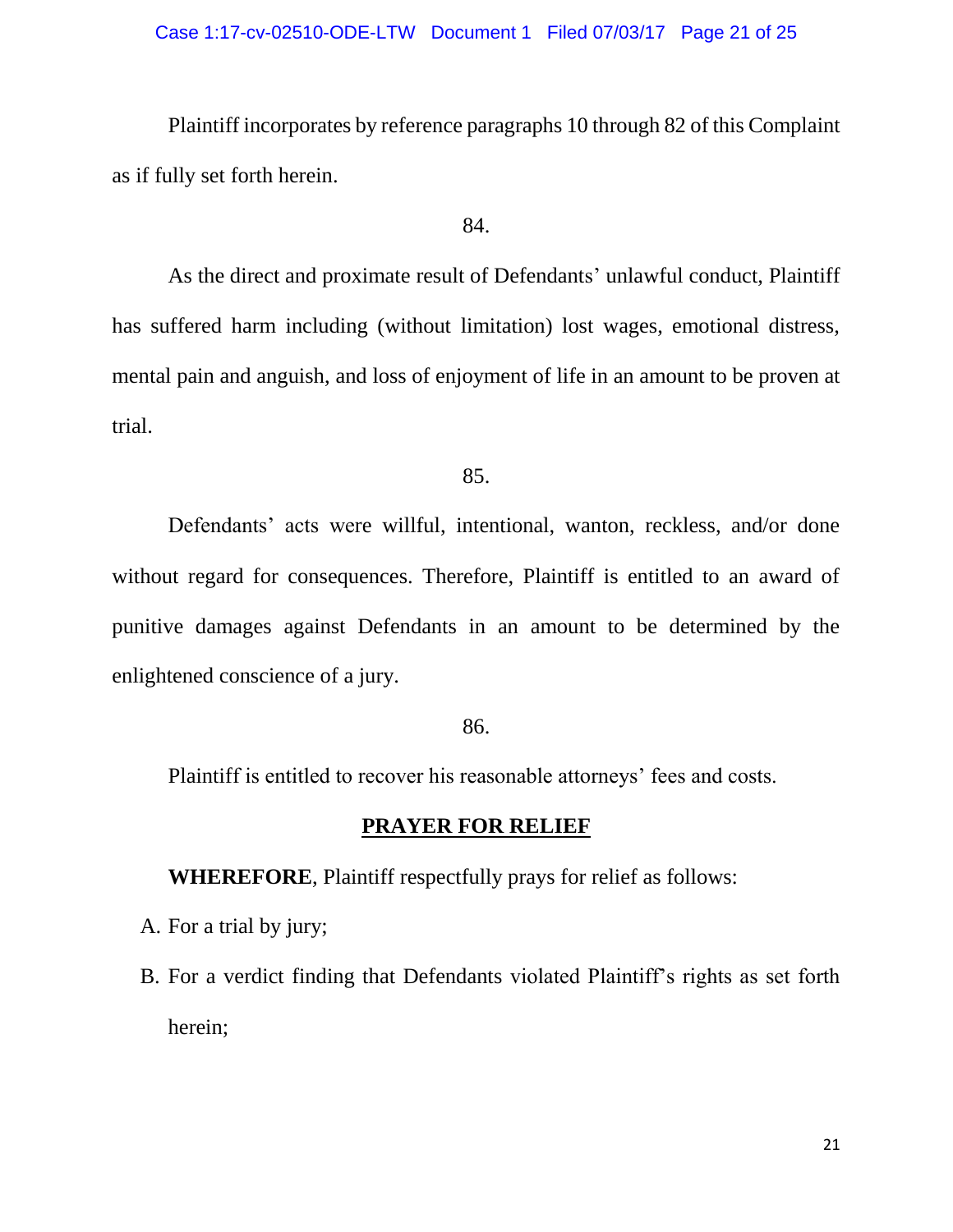- C. For a verdict in Plaintiff's favor for compensatory and punitive damages, prejudgment interest thereon, and attorneys' fees and costs; and
- D. For such other and further relief as this Court deems proper and just.

Date: July 3, 2017

Respectfully submitted,

SMITH LAW, LLC

By: */s Louise N. Smith* Louise N. Smith Georgia Bar No. 131876 William J. Smith Georgia Bar No. 710280 *Attorneys for Plaintiff*

3611 Braselton Hwy., Ste. 202 Dacula, GA 30019 T: (678) 690-5299 F: (844) 828-5615 [louise@smithlaw-llc.com](mailto:louise@smithlaw-llc.com) [william@smithlaw-llc.com](mailto:william@smithlaw-llc.com)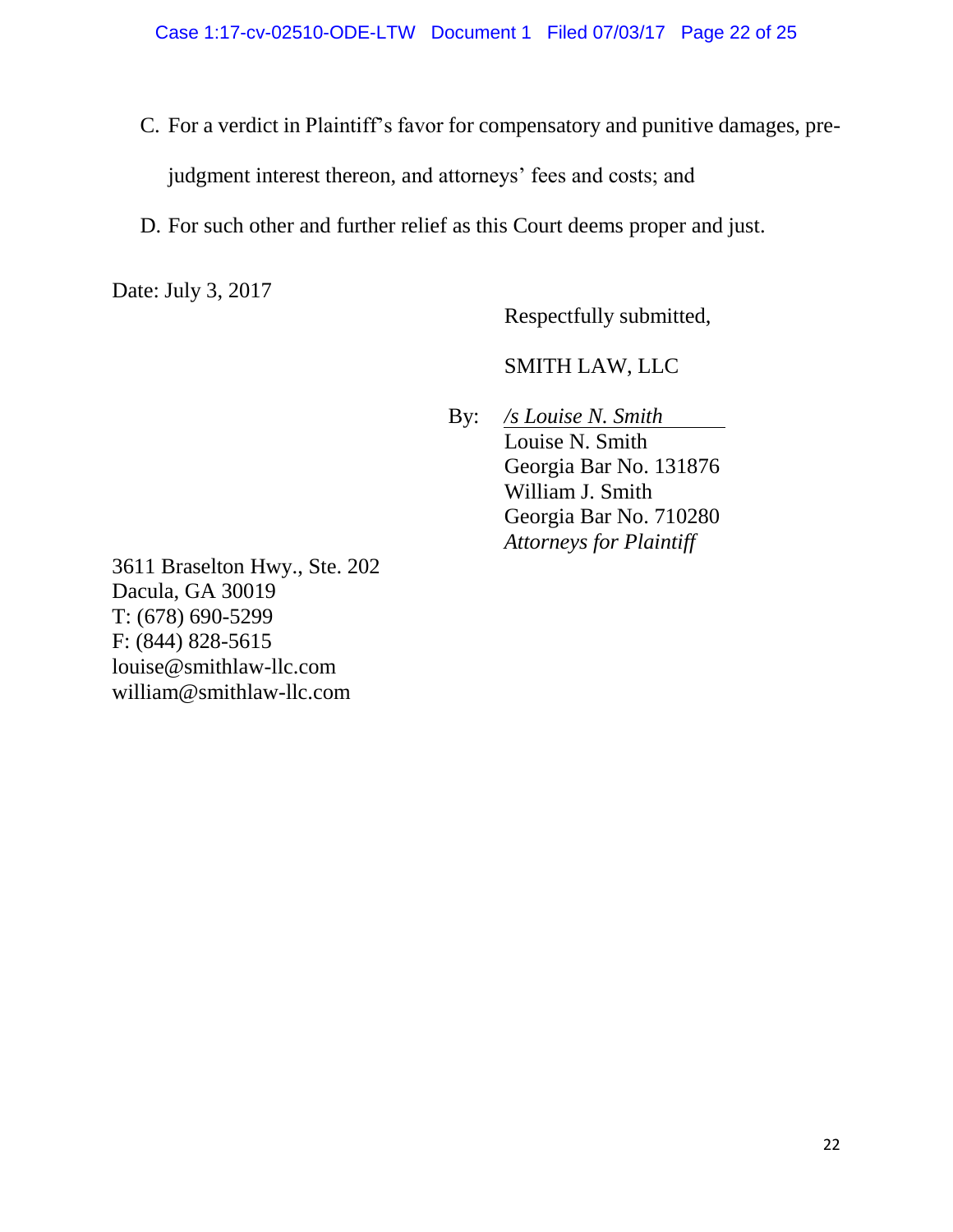# **DEMAND FOR JURY TRIAL**

Pursuant to Fed.R.Civ.P. 38(b), Plaintiff demands a trial by jury.

By: */s Louise N. Smith*

Louise N. Smith Georgia Bar No. 131876 *Attorney for Plaintiff*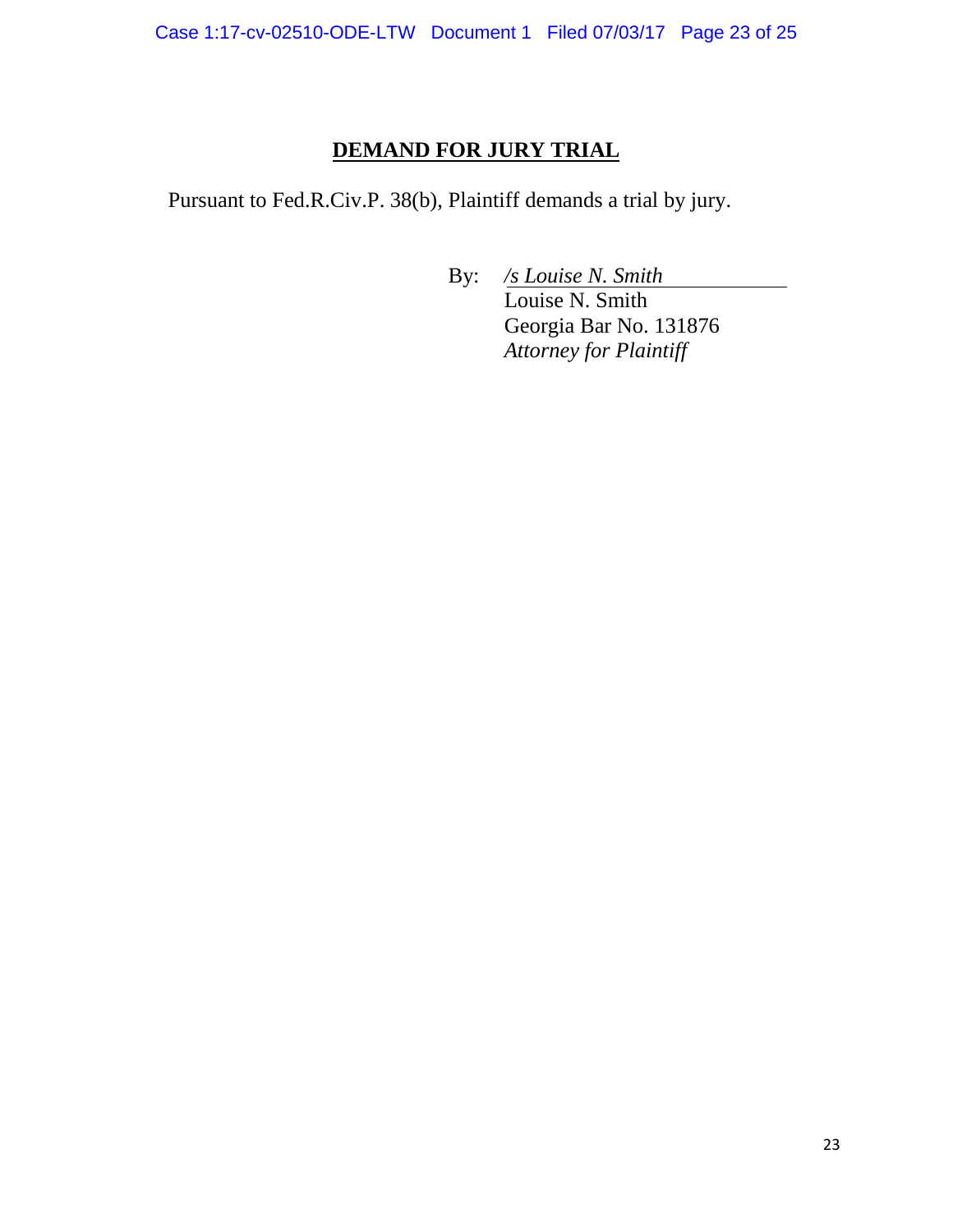# **FONT AND POINT CERTIFICATION**

The undersigned counsel for Plaintiff hereby certifies that the within and foregoing **COMPLAINT** was prepared using Times New Roman, 14-point font in accordance with LR 5.1(C).

This 3rd day of July, 2017.

By: */s Louise N. Smith* Louise N. Smith Georgia Bar No. 131876 *Attorney for Plaintiff*